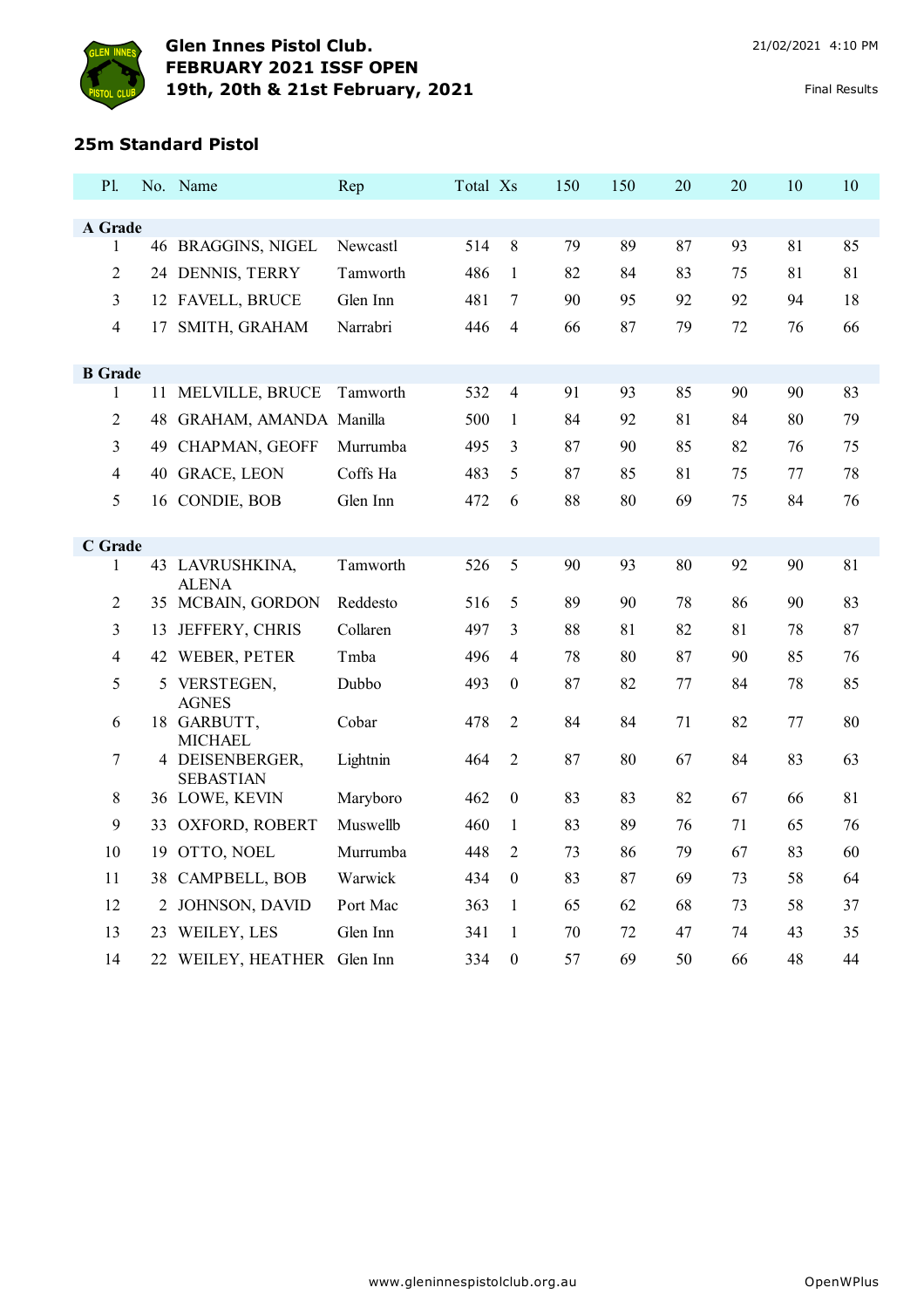## **25m Standard Pistol**

| P1             |    | No. Name                          | Rep         | Total Xs |                | 150 | 150 | 20 | 20 | 10 | 10 |
|----------------|----|-----------------------------------|-------------|----------|----------------|-----|-----|----|----|----|----|
|                |    |                                   |             |          |                |     |     |    |    |    |    |
| D Grade        |    |                                   |             |          |                |     |     |    |    |    |    |
| $*_{1}$        | 9  | FERGUSON,<br><b>MICHELLE</b>      | Glen Inn    | 502      | 5              | 86  | 90  | 78 | 81 | 79 | 88 |
| $\overline{2}$ | 47 | STONE, DAVID                      | <b>CNPC</b> | 494      | $\overline{4}$ | 86  | 80  | 78 | 91 | 87 | 72 |
| 3              | 39 | MAHER, JOHN                       | Moree       | 486      | 3              | 71  | 89  | 85 | 78 | 86 | 77 |
| 4              | 32 | OXFORD, DOREEN                    | Muswellb    | 451      | 1              | 84  | 77  | 70 | 71 | 79 | 70 |
| 5              | 29 | HOLMGREEN,<br><b>JASON</b>        | Cobar       | 451      | $\mathbf{1}$   | 72  | 83  | 82 | 81 | 71 | 62 |
| 6              | 3  | DEISENBERGER,<br><b>HANNELORE</b> | Lightnin    | 450      | $\overline{3}$ | 78  | 75  | 80 | 77 | 67 | 73 |
| 7              | 25 | DUNN, TREVOR                      | Warwick     | 439      | 1              | 68  | 75  | 85 | 82 | 66 | 63 |
| 8              |    | 20 OTTO, KAREN                    | Murrumba    | 438      | 3              | 76  | 89  | 60 | 72 | 71 | 70 |
| 9              | 6  | DANIEL, RAY                       | Dubbo       | 431      | 1              | 83  | 79  | 79 | 68 | 54 | 68 |
| 10             | 45 | MCNEILL, JOHN                     | Gunnedah    | 417      | 1              | 84  | 81  | 63 | 74 | 57 | 58 |
| 11             | 41 | <b>GRINLY, RENNIE</b>             | Tmba        | 403      | 2              | 62  | 81  | 66 | 74 | 64 | 56 |
| 12             |    | IZARD, BEVERLEY                   | Port Mac    | 380      | 1              | 78  | 70  | 61 | 60 | 52 | 59 |
| 13             | 15 | MITCHELL,<br><b>KIMBERLY</b>      | Glen Inn    | 323      | 1              | 79  | 45  | 60 | 44 | 51 | 44 |
| 14             | 10 | FERGUSON,<br><b>RICHARD</b>       | Glen Inn    | 254      | $\theta$       | 46  | 60  | 30 | 53 | 30 | 35 |
| <b>DNF</b>     | 28 | MACRAE, ROSS                      | Glen Inn    | 229      |                | 75  | 77  | 48 | 29 |    |    |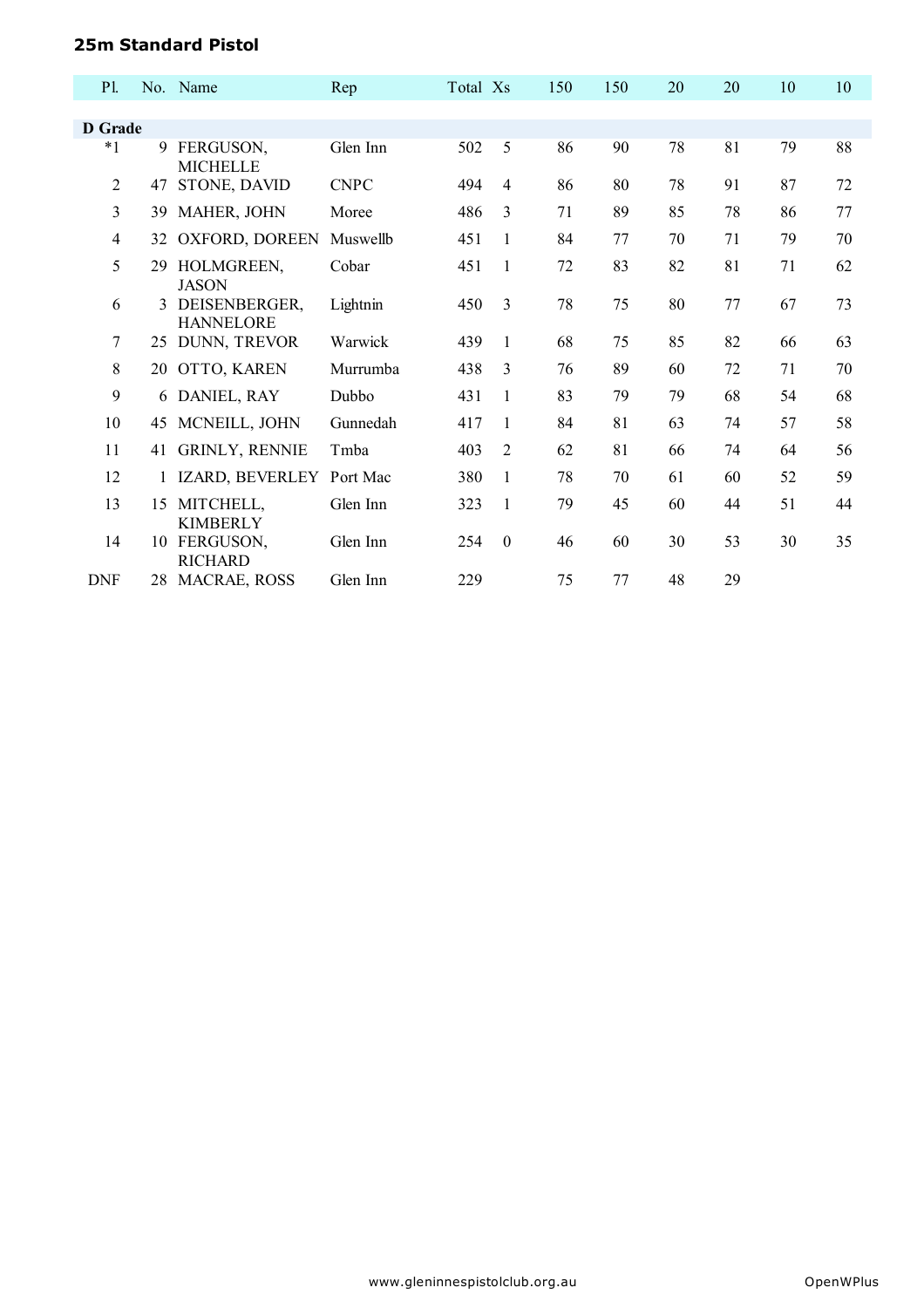

# **25m Rapid Fire Pistol**

| <b>P</b> l.    |    | No. Name                                     | Rep         | Total Xs |                  | 8  | 6  | 4  |     | 8  | 6  | $\overline{4}$ |     |
|----------------|----|----------------------------------------------|-------------|----------|------------------|----|----|----|-----|----|----|----------------|-----|
|                |    |                                              |             |          |                  |    |    |    |     |    |    |                |     |
| A Grade<br>1   |    | 12 FAVELL, BRUCE Glen Inn                    |             | 572 14   |                  | 96 | 95 | 97 | 288 | 94 | 98 | 92             | 284 |
| $\overline{2}$ | 17 | SMITH,                                       | Narrabri    | 429      | 3                | 76 | 85 | 70 | 231 | 76 | 87 | 35             | 198 |
|                |    | <b>GRAHAM</b>                                |             |          |                  |    |    |    |     |    |    |                |     |
| <b>B</b> Grade |    |                                              |             |          |                  |    |    |    |     |    |    |                |     |
| 1              |    | 27 HOGG, MAX                                 | Tamworth    | 392      | $\overline{2}$   | 79 | 81 | 25 | 185 | 87 | 65 | 55             | 207 |
| C Grade        |    |                                              |             |          |                  |    |    |    |     |    |    |                |     |
| 1              |    | 11 MELVILLE,<br><b>BRUCE</b>                 | Tamworth    | 491      | $\mathbf{1}$     | 86 | 89 | 68 | 243 | 93 | 78 | 77             | 248 |
| $\overline{2}$ |    | 35 MCBAIN,<br><b>GORDON</b>                  | Reddesto    | 487      | $\overline{4}$   | 89 | 70 | 80 | 239 | 89 | 88 | 71             | 248 |
| 3              |    | 47 STONE, DAVID                              | <b>CNPC</b> | 481      | 5                | 85 | 66 | 72 | 223 | 87 | 89 | 82             | 258 |
| $\overline{4}$ |    | 19 OTTO, NOEL                                | Murrumba    | 473      | 5                | 85 | 83 | 71 | 239 | 83 | 76 | 75             | 234 |
| 5              |    | 5 VERSTEGEN,<br><b>AGNES</b>                 | Dubbo       | 468      | 5                | 83 | 83 | 69 | 235 | 84 | 83 | 66             | 233 |
| 6              |    | 13 JEFFERY, CHRIS Collaren                   |             | 466      | $\overline{2}$   | 85 | 87 | 69 | 241 | 93 | 83 | 49             | 225 |
| 7              |    | 40 GRACE, LEON                               | Coffs Ha    | 455      | $\overline{2}$   | 75 | 92 | 61 | 228 | 91 | 72 | 64             | 227 |
| $\,8\,$        |    | 46 BRAGGINS,<br><b>NIGEL</b>                 | Newcastl    | 446      | $\overline{4}$   | 72 | 82 | 77 | 231 | 75 | 81 | 59             | 215 |
| $\mathbf{9}$   |    | 36 LOWE, KEVIN                               | Maryboro    | 446      | $\overline{4}$   | 86 | 79 | 71 | 236 | 78 | 73 | 59             | 210 |
| 10             |    | 33 OXFORD,<br><b>ROBERT</b>                  | Muswellb    | 446      | 1                | 80 | 85 | 56 | 221 | 82 | 79 | 64             | 225 |
| 11             |    | 16 CONDIE, BOB                               | Glen Inn    | 442      | $\overline{4}$   | 71 | 76 | 49 | 196 | 86 | 88 | 72             | 246 |
| 12             |    | 8 KIEM, GLEN                                 | Dubbo       | 416      | $\overline{4}$   | 77 | 74 | 65 | 216 | 90 | 63 | 47             | 200 |
| <b>D</b> Grade |    |                                              |             |          |                  |    |    |    |     |    |    |                |     |
| 1              |    | 18 GARBUTT,<br><b>MICHAEL</b>                | Cobar       | 437      | $\overline{2}$   | 78 | 83 | 61 | 222 | 81 | 75 | 59             | 215 |
| 2              |    | 3 DEISENBERGER, Lightnin<br><b>HANNELORE</b> |             |          | 430 3            | 91 | 64 | 55 | 210 | 88 | 78 | 54             | 220 |
| 3              |    | 29 HOLMGREEN,<br><b>JASON</b>                | Cobar       | 425      | $\mathbf{1}$     | 75 | 86 | 60 | 221 | 65 | 71 | 68             | 204 |
| $\overline{4}$ |    | 32 OXFORD,<br><b>DOREEN</b>                  | Muswellb    | 398      | 3                | 80 | 78 | 38 | 196 | 86 | 60 | 56             | 202 |
| 5              |    | 25 DUNN, TREVOR Warwick                      |             | 383      | $\overline{2}$   | 61 | 63 | 60 | 184 | 75 | 62 | 62             | 199 |
| 6              |    | 14 MITCHELL,<br><b>MARGARET</b>              | Glen Inn    | 372      | 3                | 60 | 77 | 56 | 193 | 66 | 64 | 49             | 179 |
| $\overline{7}$ |    | 4 DEISENBERGER, Lightnin<br><b>SEBASTIAN</b> |             | 323      | $\boldsymbol{0}$ | 59 | 58 | 53 | 170 | 65 | 66 | 22             | 153 |
| 8              |    | 6 DANIEL, RAY                                | Dubbo       | 320      | $\boldsymbol{0}$ | 66 | 50 | 43 | 159 | 59 | 72 | 30             | 161 |
| 9              |    | 45 MCNEILL, JOHN Gunnedah                    |             | 311      | -1               | 57 | 63 | 66 | 186 | 42 | 48 | 35             | 125 |
| <b>DNF</b>     |    | 41 GRINLY,<br><b>RENNIE</b>                  | Tmba        | 221      |                  | 72 | 76 | 73 | 221 |    |    |                |     |
| 10             |    | 15 MITCHELL,<br><b>KIMBERLY</b>              | Glen Inn    | 208      | $\boldsymbol{0}$ | 46 | 33 | 23 | 102 | 39 | 30 | 37             | 106 |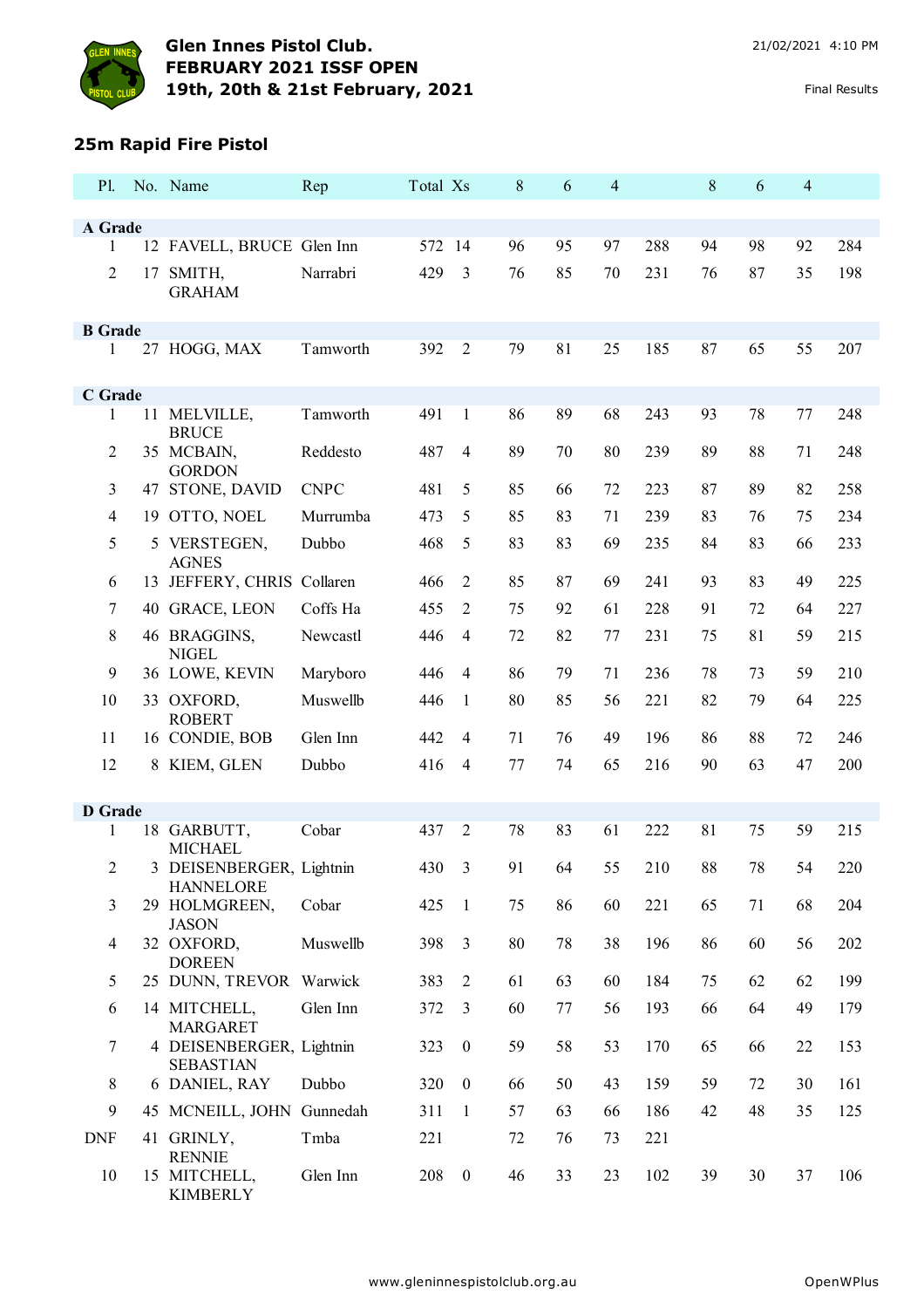

#### **50m Pistol**

| P1.            |     | No. Name                            | Rep         | Total Xs |                  | $\mathbf{1}$ | $\overline{2}$ | 3  | $\overline{4}$ | 5  | 6  |
|----------------|-----|-------------------------------------|-------------|----------|------------------|--------------|----------------|----|----------------|----|----|
|                |     |                                     |             |          |                  |              |                |    |                |    |    |
| A Grade<br>1   |     | 12 FAVELL, BRUCE                    | Glen Inn    | 525      | 5                | 89           | 91             | 89 | 89             | 80 | 87 |
|                |     |                                     |             |          |                  |              |                |    |                |    |    |
| $\overline{2}$ |     | 24 DENNIS, TERRY                    | Tamworth    | 436      | 1                | 61           | 70             | 81 | 76             | 77 | 71 |
| <b>B</b> Grade |     |                                     |             |          |                  |              |                |    |                |    |    |
| 1              |     | 16 CONDIE, BOB                      | Glen Inn    | 422      | $\mathbf{1}$     | 61           | 71             | 72 | 68             | 72 | 78 |
|                |     |                                     |             |          |                  |              |                |    |                |    |    |
| C Grade        |     |                                     |             |          |                  |              |                |    |                |    |    |
| 1              |     | 46 BRAGGINS, NIGEL                  | Newcastl    | 500      | $\overline{4}$   | 82           | 82             | 77 | 91             | 85 | 83 |
| $\overline{2}$ | 35  | MCBAIN, GORDON                      | Reddesto    | 483      | 3                | 76           | 82             | 81 | 84             | 79 | 81 |
| 3              | 11  | MELVILLE, BRUCE                     | Tamworth    | 479      | $\overline{4}$   | 83           | 79             | 85 | 78             | 76 | 78 |
| $\overline{4}$ | 5   | VERSTEGEN,<br><b>AGNES</b>          | Dubbo       | 451      | 2                | 71           | 70             | 78 | 72             | 81 | 79 |
| 5              | 47  | STONE, DAVID                        | <b>CNPC</b> | 448      | 1                | 72           | 68             | 65 | 75             | 87 | 81 |
| 6              |     | 40 GRACE, LEON                      | Coffs Ha    | 446      | $\overline{4}$   | 76           | 74             | 64 | 81             | 73 | 78 |
| 7              |     | 42 WEBER, PETER                     | Tmba        | 436      | 2                | 80           | 52             | 87 | 67             | 77 | 73 |
| 8              | 13  | JEFFERY, CHRIS                      | Collaren    | 431      | 2                | 74           | 76             | 65 | 68             | 73 | 75 |
| 9              | 49  | CHAPMAN, GEOFF                      | Murrumba    | 429      | $\theta$         | 72           | 67             | 74 | 68             | 75 | 73 |
| 10             | 48  | GRAHAM, AMANDA Manilla              |             | 411      | $\boldsymbol{0}$ | 62           | 75             | 58 | 72             | 68 | 76 |
|                |     |                                     |             |          |                  |              |                |    |                |    |    |
| <b>D</b> Grade |     |                                     |             |          |                  |              |                |    |                |    |    |
| 1              |     | 45 MCNEILL, JOHN                    | Gunnedah    | 448      | 3                | 64           | 70             | 73 | 76             | 82 | 83 |
| $\overline{2}$ |     | 18 GARBUTT,<br><b>MICHAEL</b>       | Cobar       | 428      | $\boldsymbol{0}$ | 70           | 74             | 66 | 71             | 75 | 72 |
| 3              |     | 36 LOWE, KEVIN                      | Maryboro    | 412      | 1                | 77           | 77             | 70 | 70             | 62 | 56 |
| 4              | 39. | MAHER, JOHN                         | Moree       | 398      | $\overline{4}$   | 71           | 66             | 77 | 66             | 62 | 56 |
| 5              | 38  | CAMPBELL, BOB                       | Warwick     | 392      | 1                | 65           | 55             | 69 | 69             | 63 | 71 |
| 6              |     | 8 KIEM, GLEN                        | Dubbo       | 392      | $\mathbf{1}$     | 67           | 70             | 72 | 68             | 57 | 58 |
| $\tau$         |     | 6 DANIEL, RAY                       | Dubbo       | 382      | 2                | 69           | 75             | 51 | 62             | 65 | 60 |
| 8              |     | 4 DEISENBERGER,<br><b>SEBASTIAN</b> | Lightnin    | 354      | $\boldsymbol{0}$ | 45           | 60             | 60 | 65             | 60 | 64 |
| 9              | 37  | DOSSETTO, ROSS                      | Warwick     | 321      | $\mathbf{1}$     | 42           | 45             | 48 | 51             | 66 | 69 |
| 10             |     | 23 WEILEY, LES                      | Glen Inn    | 319      | 2                | 46           | 60             | 54 | 54             | 55 | 50 |
| 11             |     | 25 DUNN, TREVOR                     | Warwick     | 312      | $\boldsymbol{0}$ | 54           | 53             | 49 | 53             | 50 | 53 |
| 12             |     | 28 MACRAE, ROSS                     | Glen Inn    | 297      | $\overline{c}$   | 48           | 44             | 52 | 54             | 56 | 43 |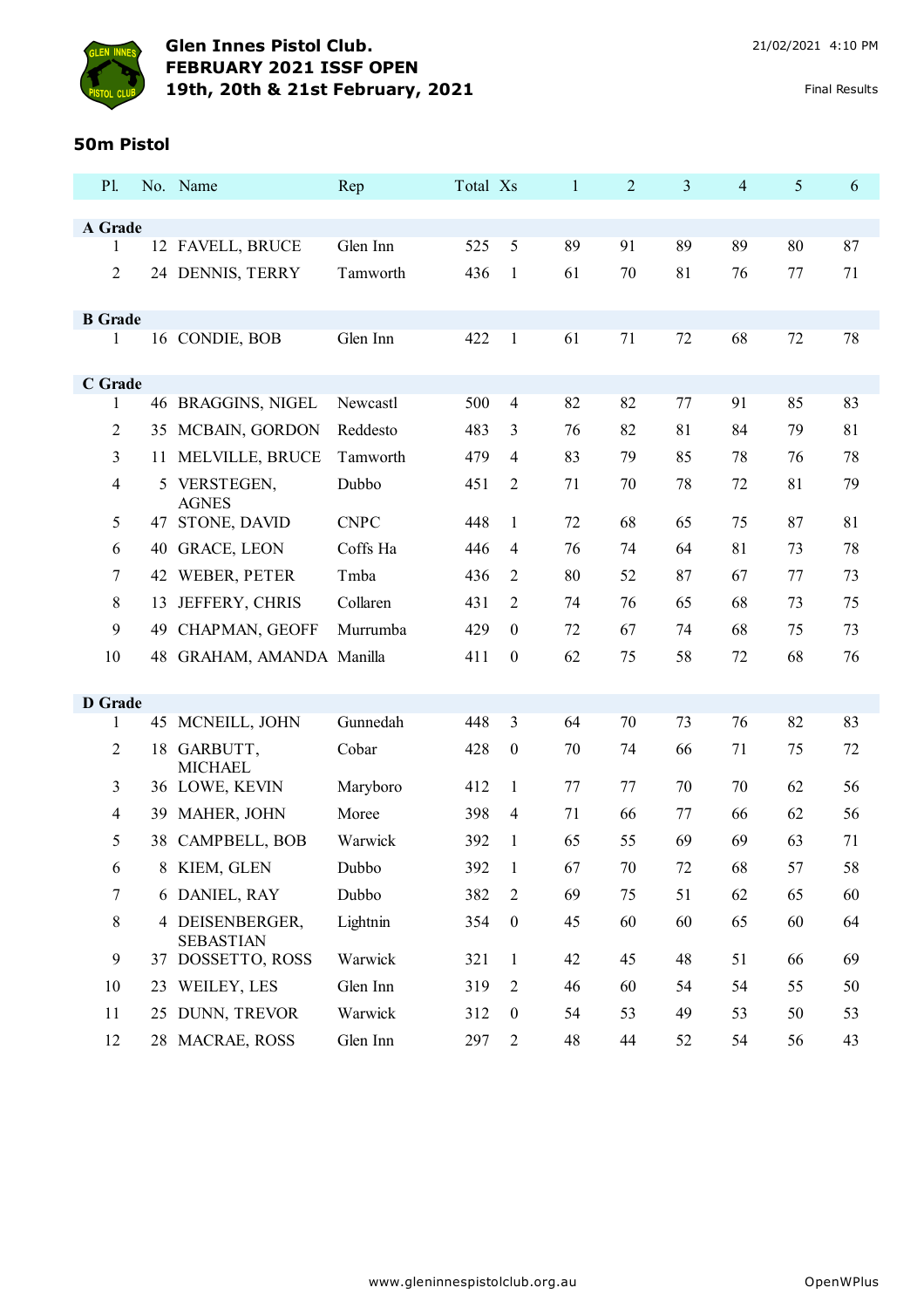### **50m Pistol**

| P1.           | No. Name            | Rep   | Total Xs | $1 \quad 2$ | 3 <sup>7</sup> | 4 | $\Delta$ |  |
|---------------|---------------------|-------|----------|-------------|----------------|---|----------|--|
|               |                     |       |          |             |                |   |          |  |
| D Grade Cont. |                     |       |          |             |                |   |          |  |
| <b>DNF</b>    | 29 HOLMGREEN, JASON | Cobar | 23       | 23          |                |   |          |  |
| <b>DNS</b>    | 41 GRINLY, RENNIE   | Tmba  |          |             |                |   |          |  |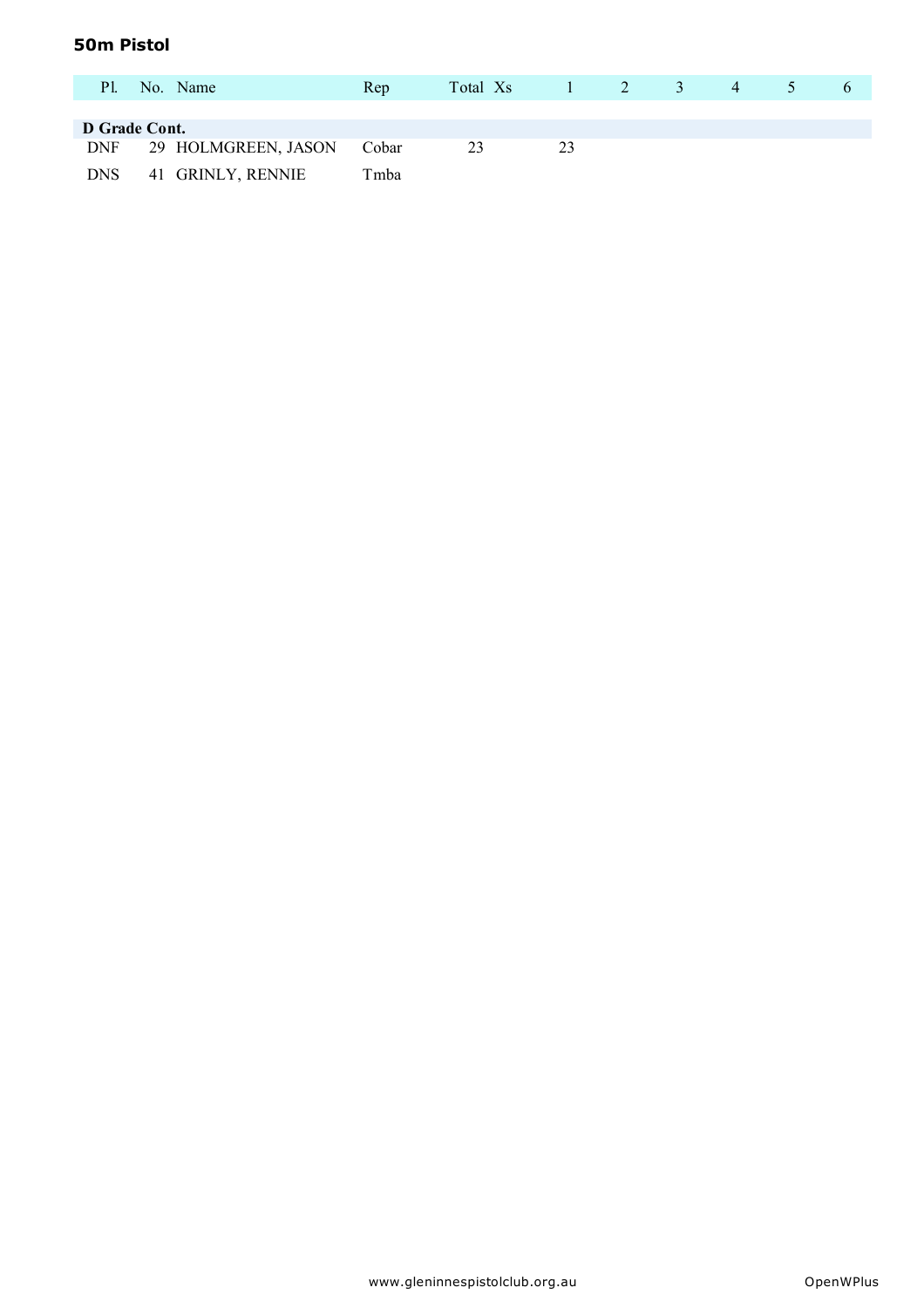

#### **25m Centre Fire Pistol**

| P1.                 |    | No. Name              | Rep      | Total Xs |                | $\mathbf{1}$ | $\overline{2}$ | 3  |     | $\overline{4}$ | 5  | 6  |     |
|---------------------|----|-----------------------|----------|----------|----------------|--------------|----------------|----|-----|----------------|----|----|-----|
|                     |    |                       |          |          |                |              |                |    |     |                |    |    |     |
| A Grade<br>1        |    | 24 DENNIS, TERRY      | Tamworth | 503      | $\tau$         | 76           | 86             | 88 | 250 | 80             | 91 | 82 | 253 |
|                     |    |                       |          |          |                |              |                |    |     |                |    |    |     |
| <b>B</b> Grade      |    |                       |          |          |                |              |                |    |     |                |    |    |     |
| 1                   |    | 49 CHAPMAN, GEOFF     | Murrumba | 523      | 6              | 84           | 87             | 88 | 259 | 88             | 89 | 87 | 264 |
| 2                   |    | 13 JEFFERY, CHRIS     | Collaren | 522      | 7              | 91           | 86             | 81 | 258 | 87             | 88 | 89 | 264 |
| 3                   |    | 11 MELVILLE, BRUCE    | Tamworth | 518      | 11             | 98           | 91             | 85 | 274 | 78             | 82 | 84 | 244 |
| 4                   |    | 40 GRACE, LEON        | Coffs Ha | 499      | $\overline{2}$ | 77           | 87             | 83 | 247 | 87             | 85 | 80 | 252 |
| <b>DNS</b>          |    | 16 CONDIE, BOB        | Glen Inn |          |                |              |                |    |     |                |    |    |     |
|                     |    |                       |          |          |                |              |                |    |     |                |    |    |     |
| C Grade             |    |                       |          |          |                |              |                |    |     |                |    |    |     |
| 1                   |    | 35 MCBAIN, GORDON     | Reddesto | 533 10   |                | 85           | 86             | 87 | 258 | 89             | 94 | 92 | 275 |
| $\sqrt{2}$          |    | 46 BRAGGINS, NIGEL    | Newcastl | 525      | 6              | 83           | 89             | 83 | 255 | 89             | 89 | 92 | 270 |
| 3                   |    | 39 MAHER, JOHN        | Moree    | 517      | $\overline{4}$ | 85           | 86             | 86 | 257 | 83             | 87 | 90 | 260 |
| $\overline{4}$      |    | 38 CAMPBELL, BOB      | Warwick  | 500      | 3              | 82           | 88             | 82 | 252 | 82             | 84 | 82 | 248 |
| 5                   |    | 36 LOWE, KEVIN        | Maryboro | 496      | 6              | 81           | 81             | 86 | 248 | 84             | 85 | 79 | 248 |
| 6                   |    | 18 GARBUTT,           | Cobar    | 495      | 3              | 84           | 82             | 82 | 248 | 79             | 80 | 88 | 247 |
|                     |    | <b>MICHAEL</b>        | Dubbo    | 486      |                | 87           | 82             | 77 | 246 | 83             | 76 | 81 | 240 |
| $\tau$              | 8  | KIEM, GLEN            |          |          | 3              |              |                |    |     |                |    |    |     |
| 8                   |    | 42 WEBER, PETER       | Tmba     | 465      | 4              | 83           | 81             | 79 | 243 | 70             | 73 | 79 | 222 |
| 9                   |    | 33 OXFORD, ROBERT     | Muswellb | 432      | $\overline{2}$ | 75           | 71             | 67 | 213 | 79             | 81 | 59 | 219 |
| 10                  |    | 2 JOHNSON, DAVID      | Port Mac | 427      | $\mathbf{1}$   | 78           | 71             | 71 | 220 | 70             | 67 | 70 | 207 |
|                     |    |                       |          |          |                |              |                |    |     |                |    |    |     |
| <b>D</b> Grade<br>1 | 41 | <b>GRINLY, RENNIE</b> | Tmba     | 494      | 5              | 77           | 74             | 80 | 231 | 90             | 87 | 86 | 263 |
|                     |    |                       |          |          |                |              |                |    |     |                |    |    |     |
| $\overline{2}$      |    | 25 DUNN, TREVOR       | Warwick  | 465      | 3              | 77           | 77             | 86 | 240 | 79             | 62 | 84 | 225 |
| 3                   |    | 45 MCNEILL, JOHN      | Gunnedah | 462      | 7              | 85           | 79             | 87 | 251 | 67             | 71 | 73 | 211 |
| $\overline{4}$      |    | 28 MACRAE, ROSS       | Glen Inn | 375      | $\mathbf{1}$   | 55           | 68             | 69 | 192 | 57             | 43 | 83 | 183 |
| 5                   |    | 1 IZARD, BEVERLEY     | Port Mac | 360      | 1              | 58           | 74             | 71 | 203 | 46             | 41 | 70 | 157 |
| 6                   |    | 6 DANIEL, RAY         | Dubbo    | 340      | 3              | 68           | 78             | 71 | 217 | 28             | 60 | 35 | 123 |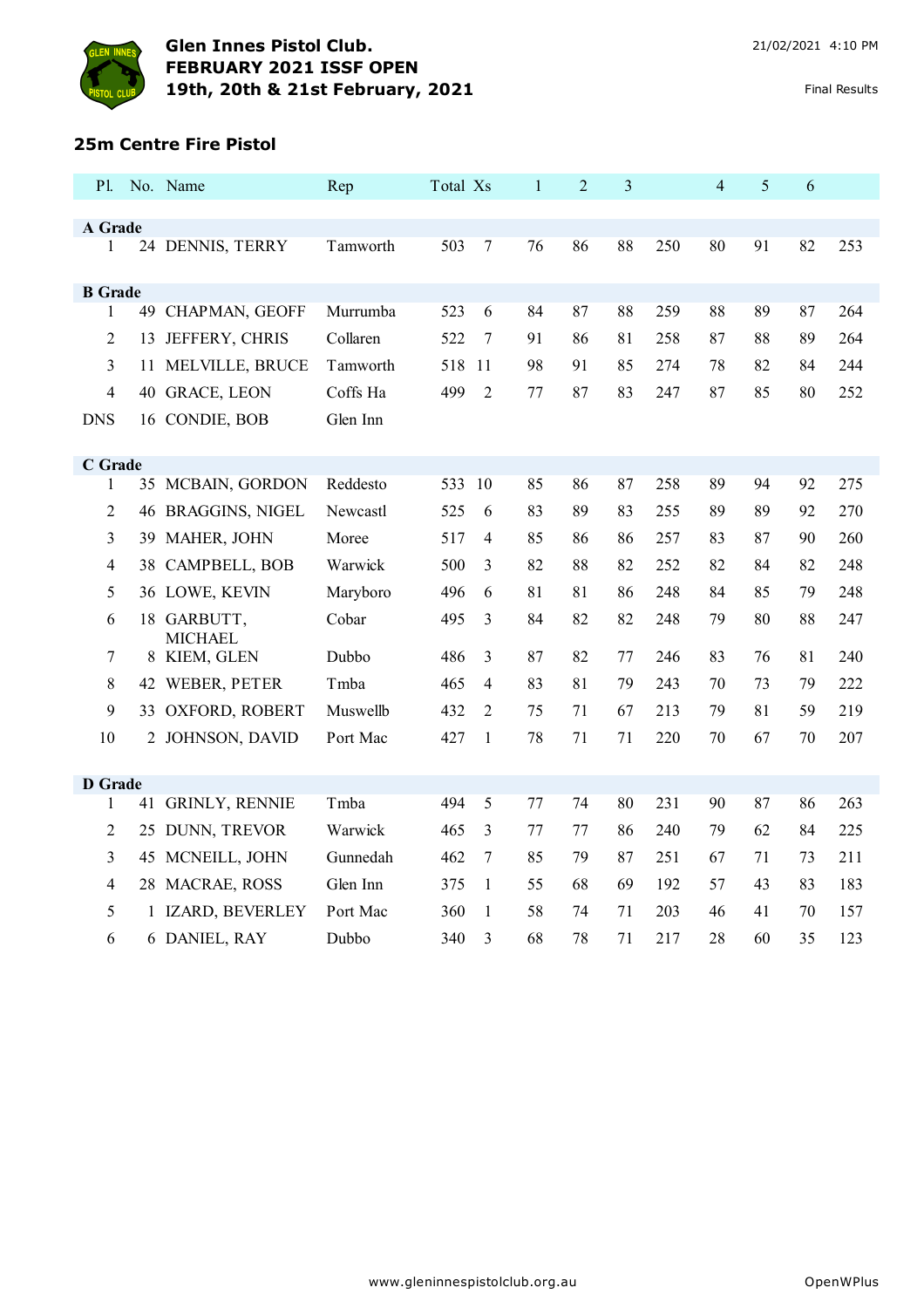

## **10m Air Pistol Men**

| <b>P1.</b>     |    | No. Name                            | Rep         | Total Xs |                | $\mathbf{1}$ | $\overline{2}$ | 3  | $\overline{4}$ | 5  | 6  |
|----------------|----|-------------------------------------|-------------|----------|----------------|--------------|----------------|----|----------------|----|----|
|                |    |                                     |             |          |                |              |                |    |                |    |    |
| A Grade<br>1   |    | 12 FAVELL, BRUCE                    | Glen Inn    | 560      | 8              | 94           | 93             | 92 | 92             | 95 | 94 |
| $\overline{2}$ | 27 | HOGG, MAX                           | Tamworth    | 521      | 3              | 85           | 84             | 90 | 84             | 90 | 88 |
| 3              | 17 | SMITH, GRAHAM                       | Narrabri    | 504      | 5              | 85           | 87             | 91 | 78             | 85 | 78 |
| $\overline{4}$ |    | 24 DENNIS, TERRY                    | Tamworth    | 445      | 1              | 78           | 80             | 73 | 74             | 72 | 68 |
|                |    |                                     |             |          |                |              |                |    |                |    |    |
| <b>B</b> Grade |    |                                     |             |          |                |              |                |    |                |    |    |
| 1              |    | 46 BRAGGINS, NIGEL                  | Newcastl    | 533      | 5              | 92           | 84             | 88 | 90             | 87 | 92 |
| $\overline{2}$ | 11 | MELVILLE, BRUCE                     | Tamworth    | 529      | 3              | 88           | 86             | 93 | 82             | 93 | 87 |
| 3              |    | 40 GRACE, LEON                      | Coffs Ha    | 522      | 2              | 88           | 92             | 84 | 86             | 87 | 85 |
| $\overline{4}$ |    | 49 CHAPMAN, GEOFF                   | Murrumba    | 514      | 2              | 87           | 85             | 88 | 86             | 89 | 79 |
| 5              |    | 16 CONDIE, BOB                      | Glen Inn    | 509      | $\overline{4}$ | 87           | 84             | 85 | 89             | 85 | 79 |
|                |    |                                     |             |          |                |              |                |    |                |    |    |
| C Grade<br>1   |    | 35 MCBAIN, GORDON                   | Reddesto    | 510      | 3              | 80           | 90             | 81 | 81             | 90 | 88 |
| $\overline{2}$ | 47 | STONE, DAVID                        | <b>CNPC</b> | 510      | 2              | 80           | 85             | 83 | 87             | 90 | 85 |
| 3              | 8  | KIEM, GLEN                          | Dubbo       | 506      | 2              | 84           | 89             | 86 | 80             | 86 | 81 |
| $\overline{4}$ | 42 | WEBER, PETER                        | Tmba        | 504      | 6              | 82           | 89             | 80 | 88             | 79 | 86 |
|                |    |                                     |             |          |                |              | 88             |    |                | 81 |    |
| 5              |    | 36 LOWE, KEVIN                      | Maryboro    | 497      | 3              | 81           |                | 84 | 83             |    | 80 |
| 6              | 13 | JEFFERY, CHRIS                      | Collaren    | 491      | 3              | 80           | 74             | 89 | 88             | 80 | 80 |
| 7              | 38 | CAMPBELL, BOB                       | Warwick     | 490      | 4              | 82           | 80             | 83 | 78             | 85 | 82 |
| 8              | 45 | MCNEILL, JOHN                       | Gunnedah    | 490      | $\overline{2}$ | 88           | 79             | 83 | 81             | 85 | 74 |
| 9              | 6  | DANIEL, RAY                         | Dubbo       | 478      | 1              | 73           | 84             | 84 | 84             | 72 | 81 |
| 10             |    | 2 JOHNSON, DAVID                    | Port Mac    | 471      | 2              | 71           | 79             | 76 | 79             | 77 | 89 |
| 11             | 23 | WEILEY, LES                         | Glen Inn    | 407      | $\mathbf{1}$   | 66           | 65             | 73 | 69             | 69 | 65 |
| <b>D</b> Grade |    |                                     |             |          |                |              |                |    |                |    |    |
| $*1$           |    | 18 GARBUTT,                         | Cobar       | 507      | $\mathfrak{S}$ | 82           | 88             | 78 | 85             | 84 | 90 |
|                |    | <b>MICHAEL</b>                      |             |          |                |              |                |    |                |    |    |
| $*2$           | 41 | <b>GRINLY, RENNIE</b>               | Tmba        | 506      | $\mathbf{1}$   | 84           | 80             | 85 | 86             | 86 | 85 |
| $*3$           | 37 | DOSSETTO, ROSS                      | Warwick     | 501      | 3              | 74           | 88             | 83 | 84             | 85 | 87 |
| $\overline{4}$ |    | 4 DEISENBERGER,<br><b>SEBASTIAN</b> | Lightnin    | 485      | $\mathbf{1}$   | 77           | 84             | 81 | 85             | 82 | 76 |
| 5              |    | 25 DUNN, TREVOR                     | Warwick     | 475      | $\overline{2}$ | 81           | 86             | 80 | 73             | 80 | 75 |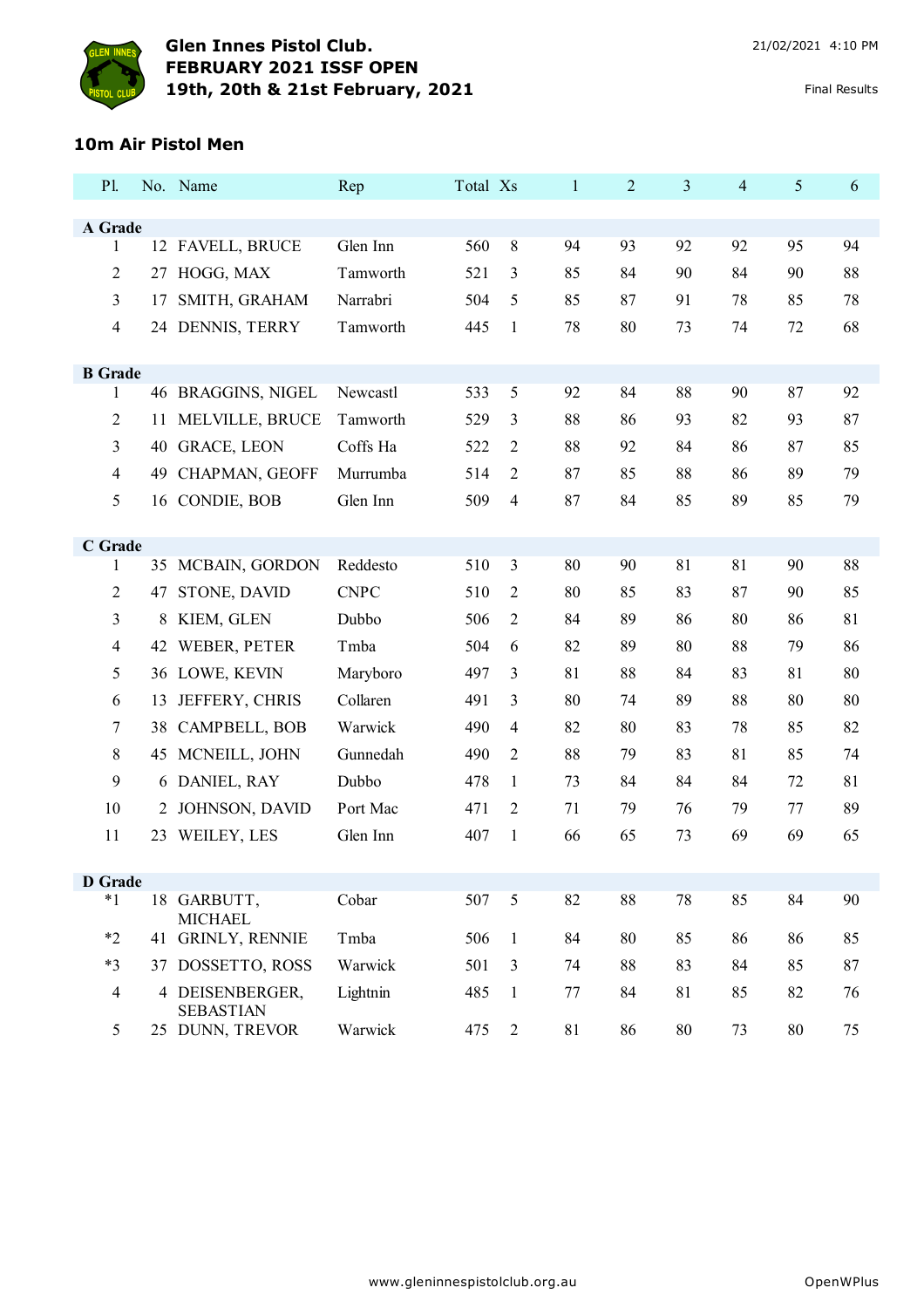### **10m Air Pistol Men**

| P1.           |    | No. Name                | Rep      | Total Xs |                |    | 2  | 3  | $\overline{4}$ | 5  | 6  |
|---------------|----|-------------------------|----------|----------|----------------|----|----|----|----------------|----|----|
|               |    |                         |          |          |                |    |    |    |                |    |    |
| D Grade Cont. |    |                         |          |          |                |    |    |    |                |    |    |
| 6             |    | 28 MACRAE, ROSS         | Glen Inn | 472      | 2              | 80 | 80 | 76 | 80             | 80 | 76 |
| 7             |    | 33 OXFORD, ROBERT       | Muswellb | 464      | $\overline{4}$ | 79 | 86 | 74 | 77             | 70 | 78 |
| 8             |    | 29 HOLMGREEN, JASON     | Cobar    | 464      |                | 78 | 80 | 74 | 76             | 80 | 76 |
| 9             | 21 | OTTO, RAY               | Murrumba | 424      | 2              | 63 | 60 | 78 | 72             | 81 | 70 |
| 10            |    | 10 FERGUSON, RICHARD    | Glen Inn | 404      |                | 64 | 61 | 62 | 70             | 71 | 76 |
| 11            | 44 | <b>SEYMOUR, ANTHONY</b> | Tamworth | 341      | $\Omega$       | 39 | 34 | 65 | 66             | 62 | 75 |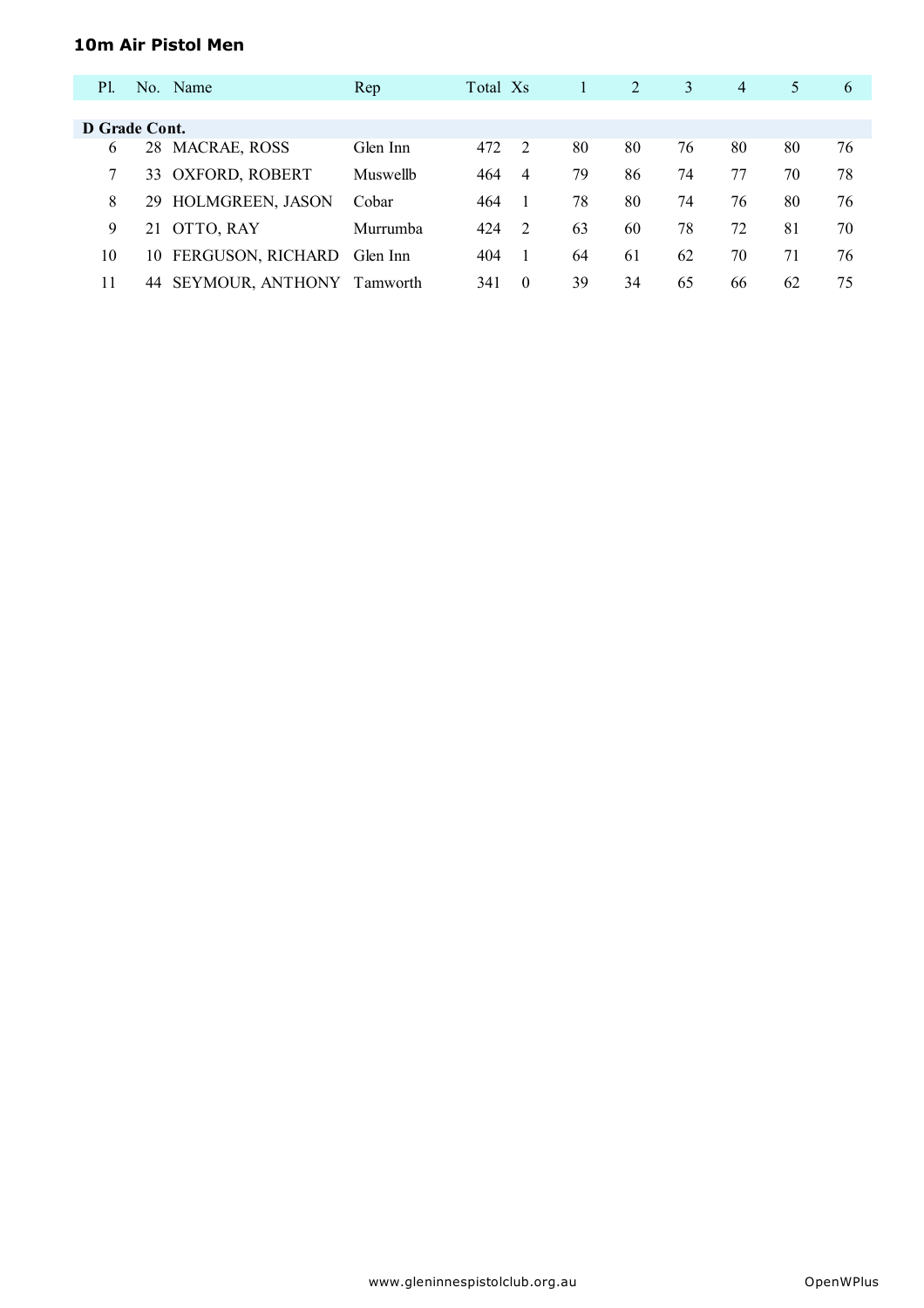

#### **25m Pistol Men**

| <b>P</b> 1. |    | No. Name                                     | Rep         | Total Xs |                | 1  | 2  | 3  |     | $\overline{4}$ | 5  | 6  |     |
|-------------|----|----------------------------------------------|-------------|----------|----------------|----|----|----|-----|----------------|----|----|-----|
|             |    |                                              |             |          |                |    |    |    |     |                |    |    |     |
| <b>Open</b> |    |                                              |             |          |                |    |    |    |     |                |    |    |     |
|             |    | 19 OTTO, NOEL                                | Murrumba    | 506      | $\overline{4}$ | 83 | 91 | 75 | 249 | 79             | 85 | 93 | 257 |
| 2           | 47 | STONE, DAVID                                 | <b>CNPC</b> | 501      | -8             | 83 | 87 | 90 | 260 | 88             | 82 | 71 | 241 |
| 3           |    | 4 DEISENBERGER, Lightnin<br><b>SEBASTIAN</b> |             | 484      | $\overline{3}$ | 84 | 77 | 85 | 246 | 82             | 77 | 79 | 238 |
| 4           | 29 | HOLMGREEN,<br><b>JASON</b>                   | Cobar       | 482      | $\overline{4}$ | 72 | 77 | 72 | 221 | 90             | 89 | 82 | 261 |
|             | 37 | DOSSETTO,<br><b>ROSS</b>                     | Warwick     | 428      | $\overline{3}$ | 84 | 71 | 76 | 231 | 75             | 59 | 63 | 197 |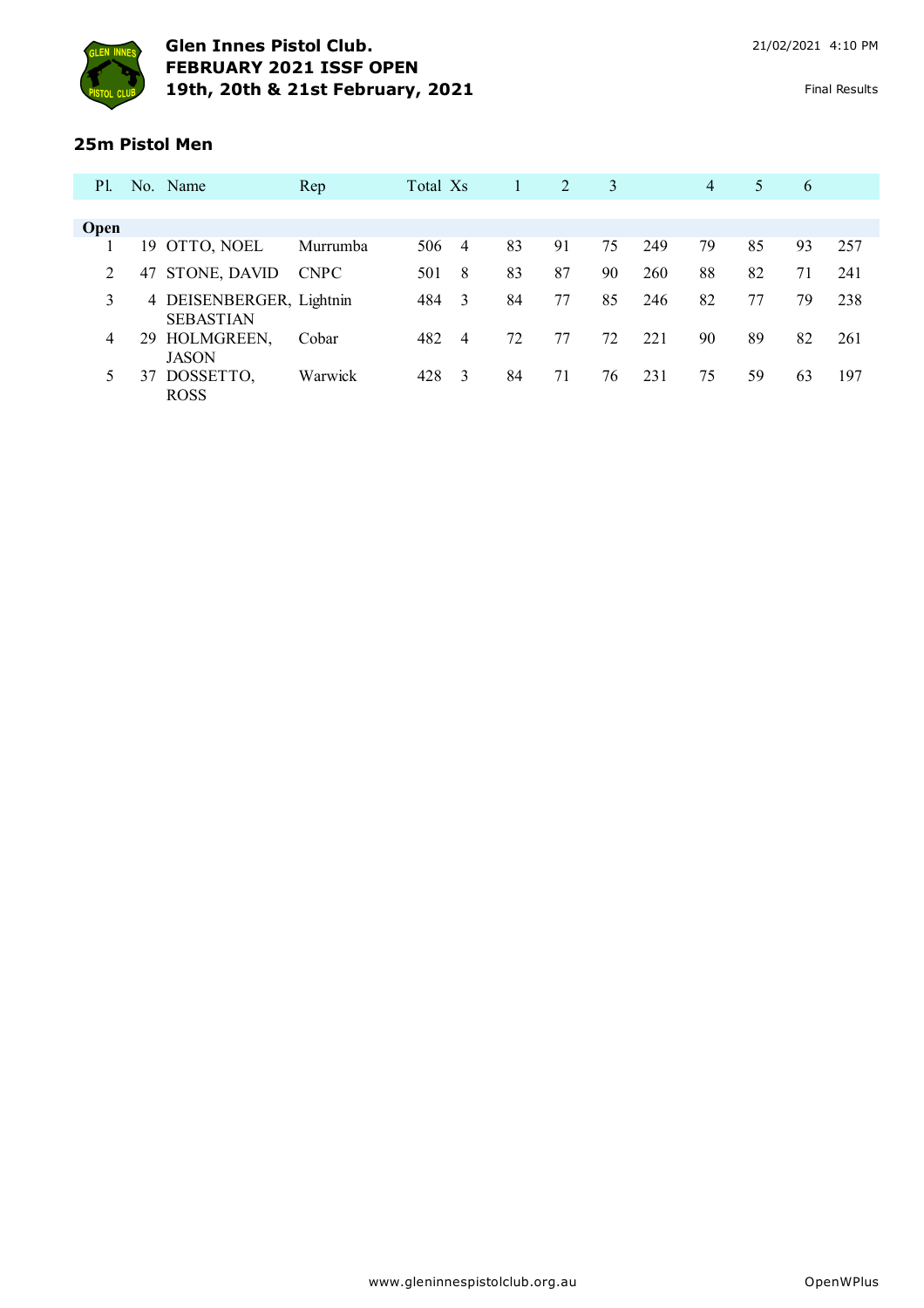

#### **25m Pistol Women**

| P1.            |    | No. Name                                     | Rep      | Total Xs |                  | $\mathbf{1}$ | 2  | 3  |     | $\overline{4}$ | 5  | 6  |     |
|----------------|----|----------------------------------------------|----------|----------|------------------|--------------|----|----|-----|----------------|----|----|-----|
|                |    |                                              |          |          |                  |              |    |    |     |                |    |    |     |
| <b>B</b> Grade |    |                                              |          |          |                  |              |    |    |     |                |    |    |     |
| 1              |    | 43 LAVRUSHKINA,<br><b>ALENA</b>              | Tamworth | 545      | 5                | 92           | 91 | 95 | 278 | 88             | 88 | 91 | 267 |
| $\overline{2}$ |    | 48 GRAHAM,<br><b>AMANDA</b>                  | Manilla  | 524 10   |                  | 92           | 90 | 86 | 268 | 83             | 88 | 85 | 256 |
| 3              |    | 5 VERSTEGEN,<br><b>AGNES</b>                 | Dubbo    | 514      | $\overline{4}$   | 88           | 91 | 85 | 264 | 81             | 89 | 80 | 250 |
| $\overline{4}$ |    | 22 WEILEY,<br><b>HEATHER</b>                 | Glen Inn | 455      | $\overline{2}$   | 69           | 72 | 76 | 217 | 80             | 84 | 74 | 238 |
| 5              |    | 26 HOGG, CLAIRE                              | Manilla  | 390      | $\boldsymbol{0}$ | 72           | 62 | 66 | 200 | 68             | 66 | 56 | 190 |
| C Grade        |    |                                              |          |          |                  |              |    |    |     |                |    |    |     |
| 1              |    | 20 OTTO, KAREN                               | Murrumba | 470      | $\mathbf{1}$     | 79           | 80 | 79 | 238 | 75             | 86 | 71 | 232 |
|                |    |                                              |          |          |                  |              |    |    |     |                |    |    |     |
| $\overline{2}$ |    | 7 KIEM, DEBBIE                               | Dubbo    | 457      | 1                | 70           | 78 | 81 | 229 | 78             | 75 | 75 | 228 |
| 3              |    | 3 DEISENBERGER, Lightnin<br><b>HANNELORE</b> |          | 457      | $\theta$         | 65           | 75 | 79 | 219 | 75             | 82 | 81 | 238 |
| 4              |    | 32 OXFORD,<br><b>DOREEN</b>                  | Muswellb | 429      | 2                | 82           | 75 | 71 | 228 | 53             | 70 | 78 | 201 |
| 5              |    | 14 MITCHELL,<br><b>MARGARET</b>              | Glen Inn | 404      | $\overline{3}$   | 76           | 60 | 75 | 211 | 30             | 76 | 87 | 193 |
| <b>D</b> Grade |    |                                              |          |          |                  |              |    |    |     |                |    |    |     |
|                | 15 | MITCHELL,<br><b>KIMBERLY</b>                 | Glen Inn | 309      | $\boldsymbol{0}$ | 66           | 62 | 57 | 185 | 52             | 25 | 47 | 124 |